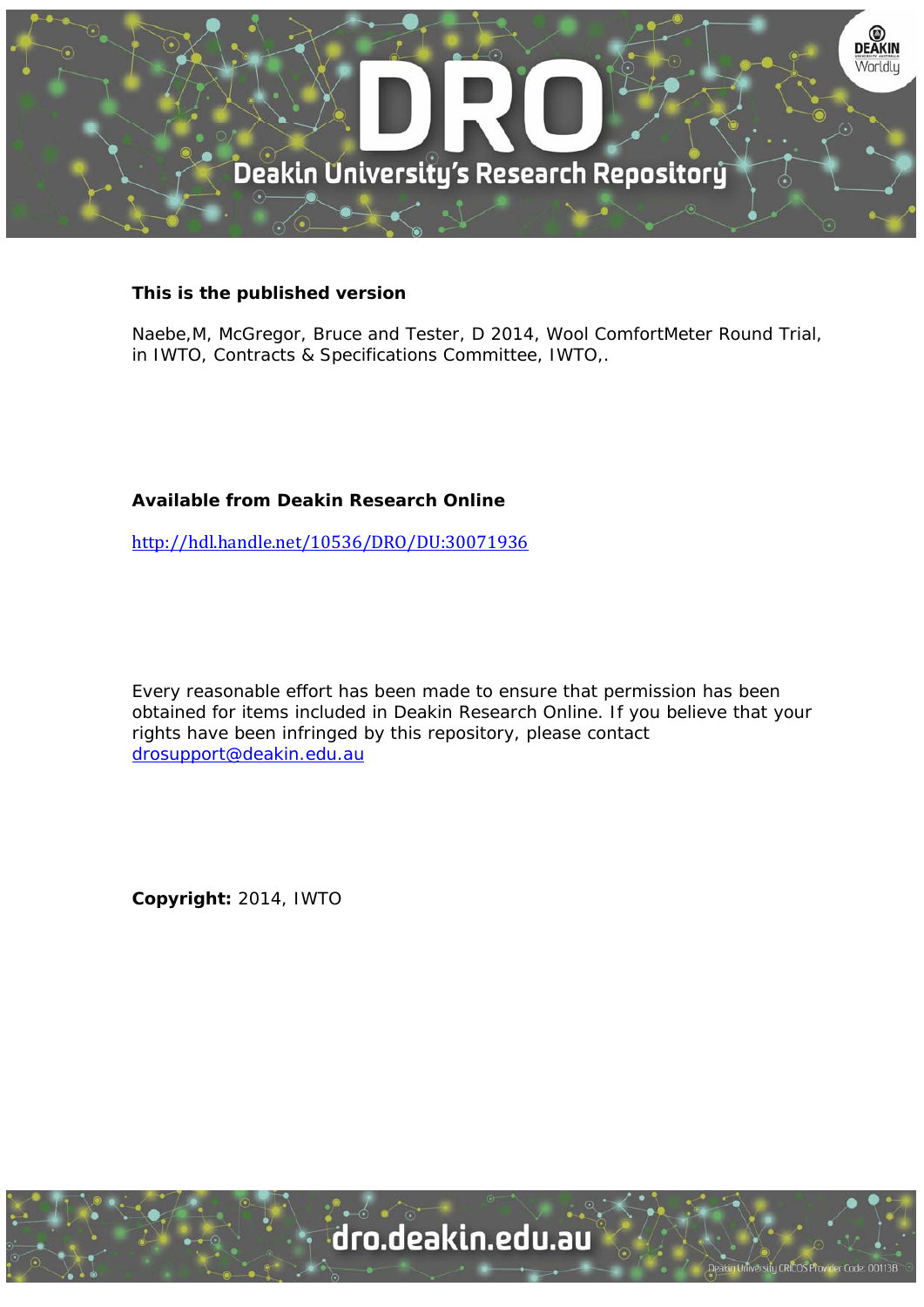

# **CONTRACTS & SPECIFICATIONS COMMITTEE CAPE TOWN CONGRESS**

**Product Group April 2014 Chairman: Prof. C. Popescu (Germany) Report No: PG 01**

## **Wool ComfortMeter Round Trial**

By

## **Dr. Maryam Naebe1, Dr. Bruce McGregor1 and Mr. David Tester2**

| Deakin University <sup>1</sup> | Australian Future Fibres Research & Innovation<br>Centre, Deakin University, Geelong, VIC 3220, |  |  |
|--------------------------------|-------------------------------------------------------------------------------------------------|--|--|
| Sheep CRC <sup>2</sup>         | Australia<br>CJ Hawkins Homestead, University of New<br>England, Armidale NSW 2351, Australia   |  |  |

# **SUMMARY**

The present report has been prepared to determine the precision of the Wool ComfortMeter (WCM) based on 4 passes of the measurement head across a fabric surface. Previous reports on the WCM have been based on 10 passes. The request to reduce the test time and therefore cost came from the initial commercial users of the instrument.

The experiments conducted highlighted differences between the laboratories, operators and between samples. The 95% Confidence Limit of a test result was found to vary with the measured WCM value. However, the dependence was not significant due to large between laboratory variance.

The average 95% confidence limit for the WCM test is  $\pm$  153 units. There was evidence of bias observed in two laboratories Lab D and Lab E.

The operator effects were considered to be small at this stage as the operators were only involved with placing the fabric samples on the machine platform and running the experiments. All the samples used in different laboratories were prepared by an individual operator in one laboratory and were sent to the participants laboratories.

While the between sub-sample variance was significant the effect on the precision for more than five (5) sub-samples was realtively small. This result supports the recommendation in the proposed Draft Test method to measure five (5) sub-samples.

## **INTRODUCTION**

The present report has been prepared to determine the precision of the Wool ComfortMeter (WCM) based on 4 passes of the measurement head across a fabric surface. Previous reports on the WCM have been based on 10 passes.

The potential to reduce the number of passes of the scanning head was investigated previously by analysing data from individual traverses of the head. It was shown that the number of passes could be reduced from 10 to 4 passes with minimal loss of precision [1]. Feedback from industry trials of the instrument had suggested a reduction in testing time, and therefore cost, would be considered an advantage. Estimates of the precision of the Wool ComfortMeter based on 10 passes, in accordance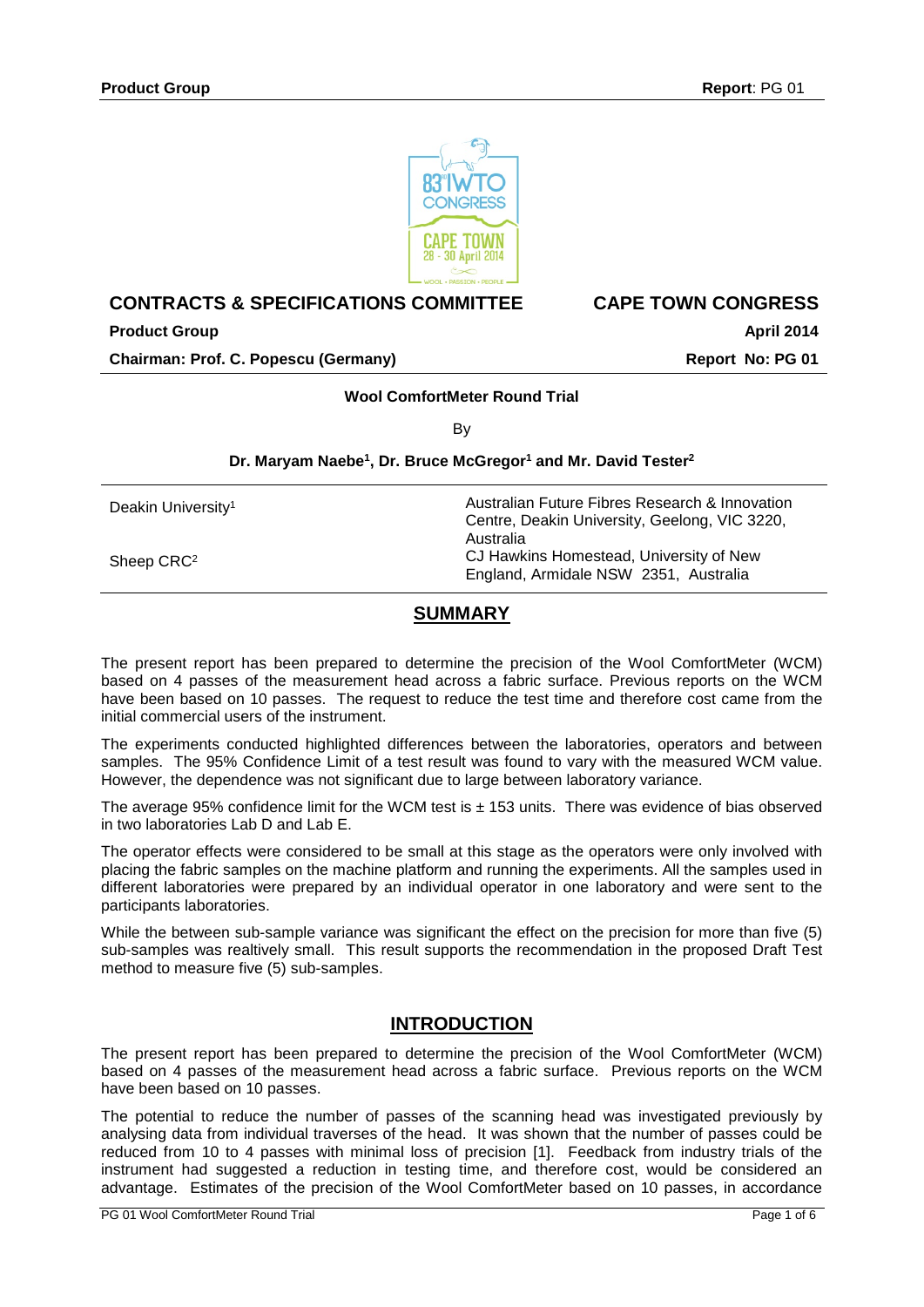with earlier test procedures, have been reported previously [2-5]. This current trial has used samples from the same fabrics used in the earlier studies. However this trial design was changed to conform to IWTO requirements.

# **MATERIALS AND METHODS**

#### **Experimental Design**

Experiments were carried out in 5 Laboratories; (Lab A, Lab B, Lab C, Lab D and Lab E). One set (5 subsamples) of 10 fabrics were allocated to each laboratory [4] and were tested by two individual operators. No attempt was made in the experiments to have all the operators measure all the fabrics on all the instruments:

"5 laboratories (a=5)  $\times$  10 fabrics  $\times$  2 operators (b=2)  $\times$  1 set of fabric samples (each with 5 subsamples, n=5)"

#### **Statistical analyses**

The data was analysed to determine the testing precision for each parameter. The variance components of each parameter, i.e. between laboratories, between operators and between subsamples, were calculated using ANOVA calculations described in Table 1 for each of the fabrics. The within laboratory variance is the sum of the variances between operators and between subsamples. All ANOVA calculations were done in SPSS 21.

#### **Table 1.** A General ANOVA table for WCM value

| Source of variation      | Degrees of<br>Freedom | <b>Mean Squares</b>      | <b>Expected Mean Squares</b>                                                   |
|--------------------------|-----------------------|--------------------------|--------------------------------------------------------------------------------|
| Between Labs             | $a-1=4$               | SS between labs/4        | $\sigma^2$ +n $\sigma^2$ <sub>operators</sub> +(nb) $\sigma^2$ <sub>labs</sub> |
| <b>Between Operators</b> | $a(b-1)=5$            | SS between operators/5   | $\sigma^2$ +n $\sigma^2$ <sub>operators</sub>                                  |
| Between Subsamples       | $ab(n-1)=40$          | SS between subsamples/40 | $\sigma^2$                                                                     |
| Total                    | 49                    |                          |                                                                                |

Where:  $\sigma^2$  is the between-subsamples component of variance;

σ 2labs is the between-laboratories component of variance;

 $\sigma$ <sup>2</sup><sub>operators</sub> is the between-operators component of variance;

SS is the Sum of squares

Based on the above table, the following variance components of each parameter were extracted for each fabric.

The 95% confidence limit (CL) was estimated using the Equation 1;

$$
95\%CL = 1.96 * \sqrt{\frac{\sigma_L^2}{N_L} + \frac{\sigma_o^2}{N_o} + \frac{\sigma_{sub}^2}{N_{sub}}}
$$
 Equ.1

Where:  $\sigma_L^2$  is the between laboratory variance,

 $\sigma_o^2$  is the between operators variance,

 $\sigma_{sub}^2$  is the between subsamples variance,

 $N_{\perp}$  is the number of labs.

No is the number of operators and

Nsub is the number of subsamples.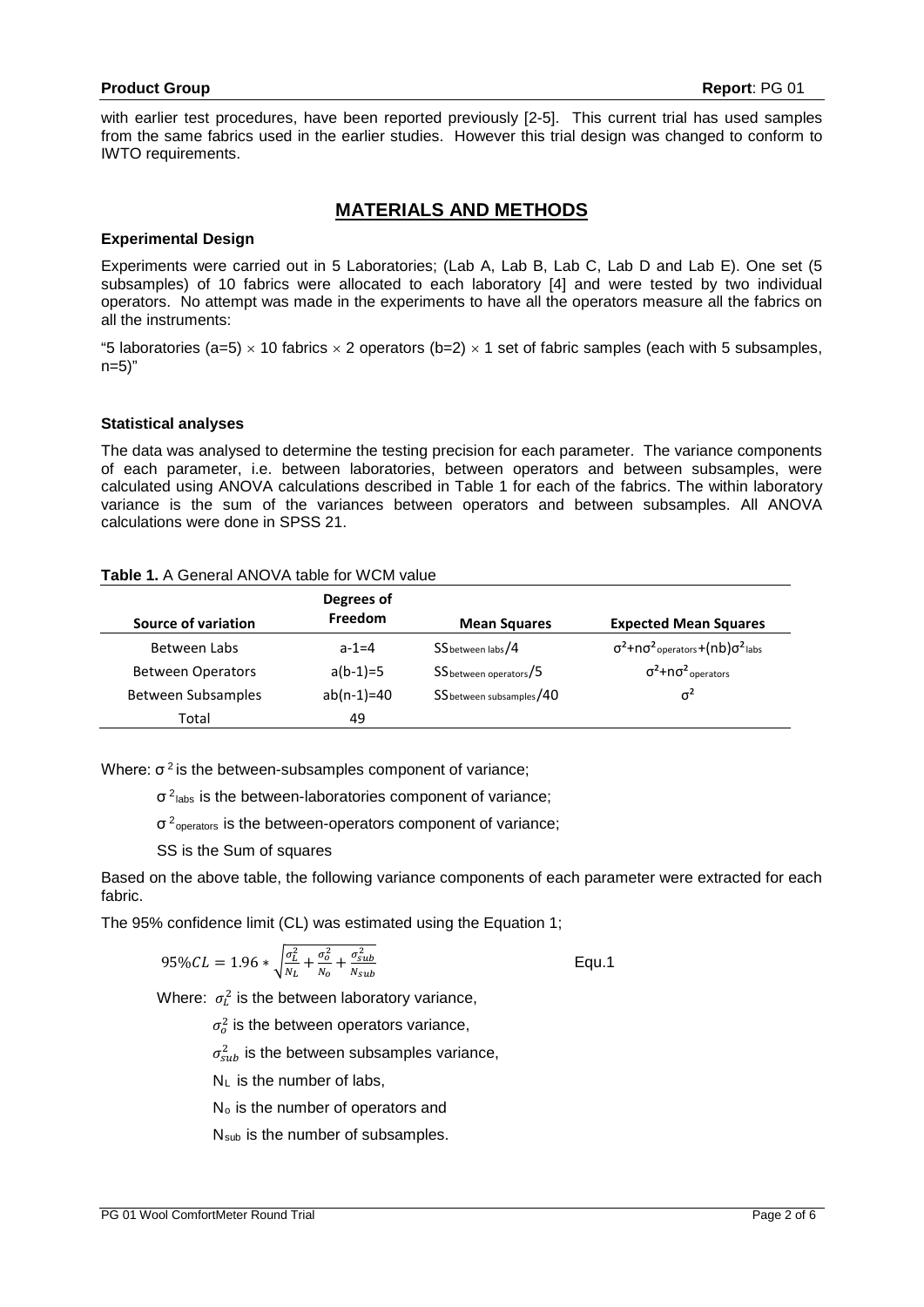# **RESULTS AND DISCUSSION**

# **Estimates of variance components and testing precision**

The mean, standard deviation (S.D) and the range in the Wool ComfortMeter values of the fabrics tested are listed in Table 2. Table 3 shows the overall between laboratory differences from the average of WCM value.

**Table 2.** Mean and range in WCM values of fabrics tested in the round trial in each laboratory and in total

| Laboratory       | N   | <b>WCM</b> value | S.D. | <b>Minimum</b> | <b>Maximum</b> |
|------------------|-----|------------------|------|----------------|----------------|
| Lab A            | 100 | 709.5            | 48.8 | 72.4           | 1626.5         |
| Lab B            | 100 | 701.7            | 49.5 | 112.7          | 1648.9         |
| Lab C            | 100 | 669.7            | 45.9 | 42.3           | 1464.0         |
| Lab <sub>D</sub> | 100 | 636.9            | 46.4 | 88.7           | 1578.3         |
| Lab E            | 100 | 720.5            | 56.1 | 7.2            | 1740.8         |
|                  | 500 | 687.6            | 22.1 | 7.2            | 1740.8         |

| <b>Average WCM</b> |           |      |      |      |      |      |       | <b>Differences from Average</b> |       |        |              |        |
|--------------------|-----------|------|------|------|------|------|-------|---------------------------------|-------|--------|--------------|--------|
|                    | Fabric    | Lab  | Lab  | Lab  | Lab  | Lab  | Grand | Lab                             | Lab   | Lab    | Lab          | Lab    |
| No.                | Deakin ID | A    | B    | C    | D    | Е    | Mean  | A                               | B     | С      | D            | Е      |
| 1                  | 100420    | 917  | 934  | 905  | 923  | 937  | 923   | -6                              | 10    | $-18$  | $\mathbf 0$  | 14     |
| $\overline{2}$     | 100424    | 991  | 949  | 1026 | 1079 | 1050 | 1019  | $-28$                           | $-70$ | 7      | 60           | 31     |
| 3                  | 100608    | 415  | 333  | 358  | 233  | 357  | 339   | 76                              | -6    | 19     | $-106$       | 18     |
| 4                  | 100609    | 661  | 559  | 667  | 431  | 704  | 605   | 57                              | $-45$ | 62     | $-173$       | 99     |
| 5                  | 100610    | 584  | 478  | 506  | 363  | 602  | 506   | 77                              | $-29$ | $-1$   | $-143$       | 95     |
| 6                  | 100613    | 1539 | 1504 | 1362 | 1382 | 1579 | 1473  | 66                              | 31    | $-111$ | $-92$        | 106    |
| 7                  | 110512    | 103  | 135  | 73   | 113  | 33   | 91    | 12                              | 43    | $-19$  | 22           | $-58$  |
| 8                  | 110514    | 192  | 227  | 155  | 178  | 133  | 177   | 15                              | 50    | $-22$  | $\mathbf{1}$ | -44    |
| 9                  | 120301    | 235  | 325  | 272  | 368  | 143  | 269   | $-33$                           | 56    | 3      | 99           | $-125$ |
| 10                 | 120408    | 1456 | 1573 | 1374 | 1298 | 1666 | 1473  | $-17$                           | 100   | $-100$ | $-176$       | 193    |
|                    | Average   | 709  | 702  | 670  | 637  | 720  | 688   | 22                              | 14    | $-18$  | $-51$        | 33     |

The overall average was 688 units with the average laboratory differences 22, 14, -18, -51 and 33 respectively for Laboratory A to Laboratory E.

The individual laboratory fabric average of WCM results ranged from 91 to 1473, a range of 1382.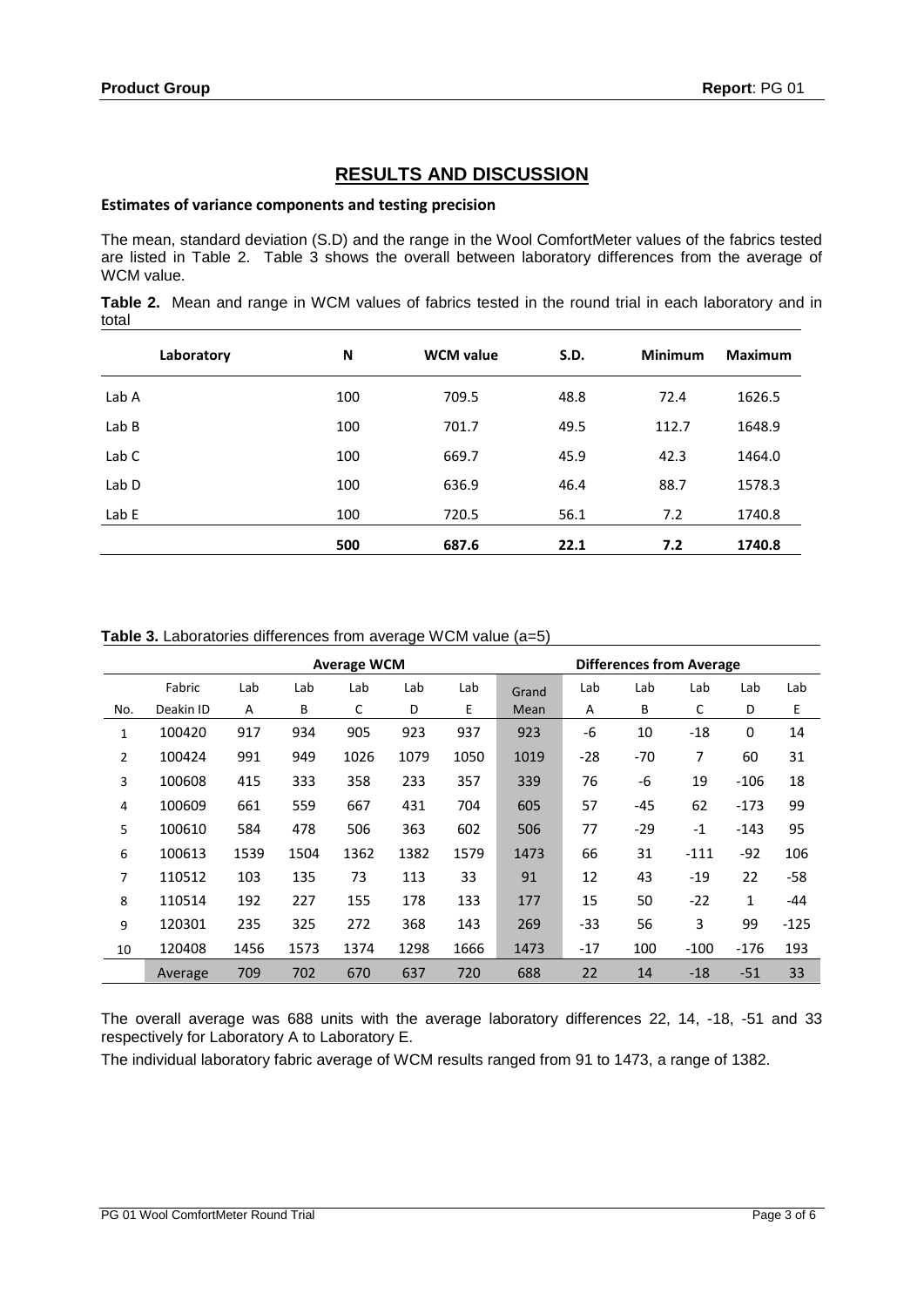

**Figure 1: Between laboratory differences in WCM values by fabric**

Table 4 shows the ANOVA (Analysis of Variance) result for WCM value. The within lab and between lab variance is very variable between samples. The 95% confidence limit was calculated for each fabric using a single lab (i.e.  $N_L = 1$ ), a single operator ( $N_o = 1$ ) and five subsamples ( $N_{sub} = 5$ ). Two fabrics stand out with 95% CL values over 200. These are fabric 100609, (with a mean WCM value of 604), and fabric 120408, (with a mean WCM value of 1473).

| <b>Fabric</b><br><b>Deakin ID</b> | Mean<br>Result | Within-Lab<br><b>Mean Square</b><br>(MSW) | <b>Between Lab</b><br><b>Mean Square</b><br>(MSB) | <b>Within-Lab</b><br>Variance | <b>Between</b><br>Lab<br>Variance | 95%<br><b>Confidence</b><br>Limit |
|-----------------------------------|----------------|-------------------------------------------|---------------------------------------------------|-------------------------------|-----------------------------------|-----------------------------------|
| 100420                            | 923            | 8797.1                                    | 1681.2                                            | 4554.4                        | $0^*$                             | 59.2                              |
| 100424                            | 1019           | 8277.5                                    | 25696.2                                           | 3353.7                        | 2024.9                            | 109.4                             |
| 100608                            | 339            | 4622.5                                    | 44204.4                                           | 1879.4                        | 4117.3                            | 134.7                             |
| 100609                            | 604            | 4078.5                                    | 122709.6                                          | 2775.5                        | 12140.7                           | 220.8                             |
| 100610                            | 506            | 3210.9                                    | 90983.2                                           | 1345.1                        | 8894.4                            | 189.0                             |
| 100613                            | 1473           | 9091.9                                    | 93413.2                                           | 5668.6                        | 8999                              | 197.3                             |
| 110512                            | 91             | 894.1                                     | 15632.8                                           | 330.9                         | 1499.2                            | 79.1                              |
| 110514                            | 177            | 1576.4                                    | 12875.8                                           | 621.7                         | 1181                              | 73.2                              |
| 120301                            | 269            | 4143.2                                    | 74532.4                                           | 2295.5                        | 7268.5                            | 172.3                             |
| 120408                            | 1473           | 9044.9                                    | 220764.7                                          | 4600.1                        | 21632                             | 294.3                             |
| Mean                              | 687            | 5373.7                                    | 70249.4                                           | 2742.5                        | 6775.7                            | 152.9                             |

| <b>Table 4.</b> Summary of analysis of variance for WCM value |  |  |
|---------------------------------------------------------------|--|--|
|---------------------------------------------------------------|--|--|

\* not significant at the 0.05 level.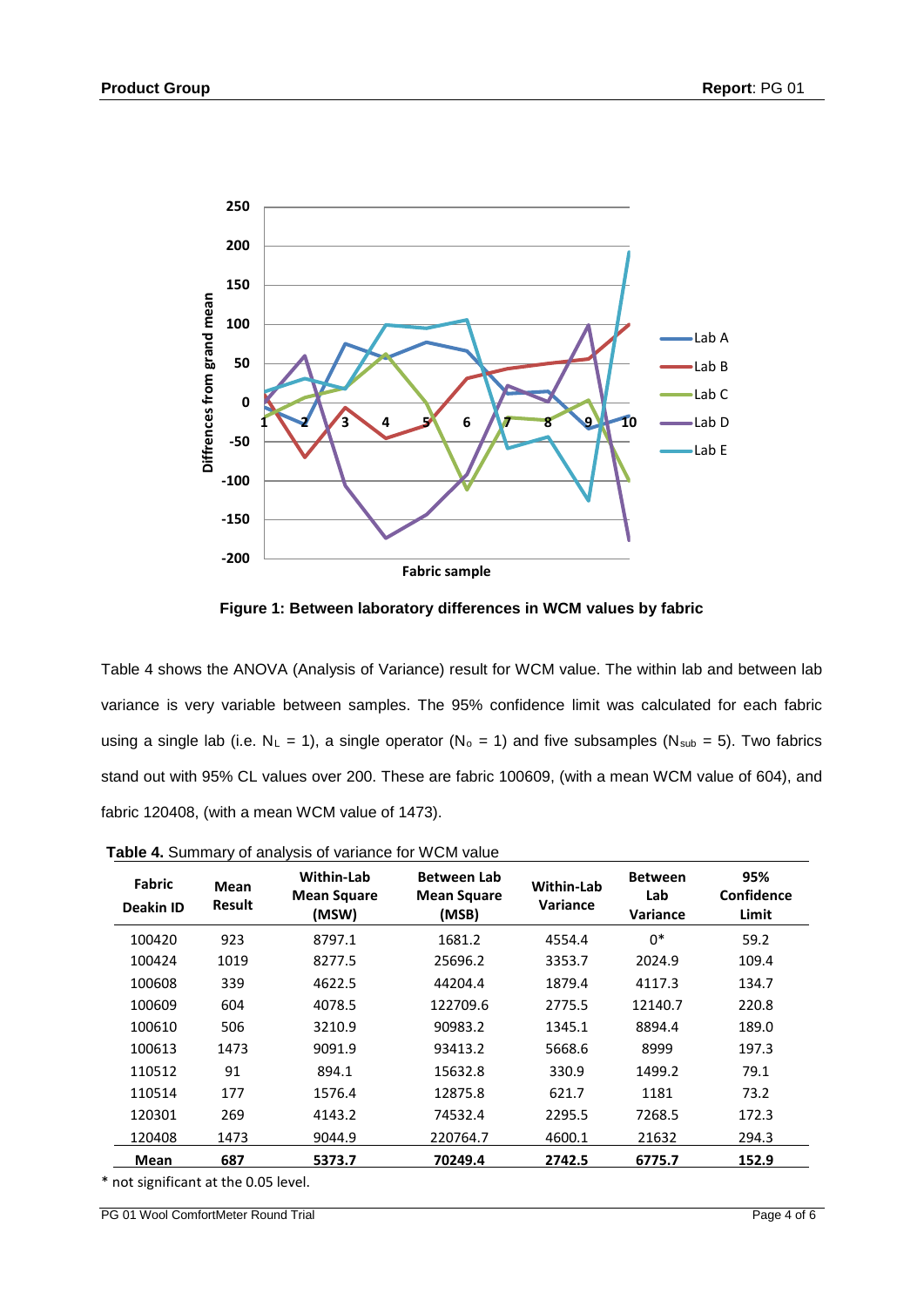The relationship between the estimated 95% confidence limit and WCM value has been graphed in Figure 2. The level of dependency was not significant between WCM value and 95% CL (*P*-value = 0.12) because of the large between laboratory variance. Theory suggests that the Confidence Interval should be level dependent as the residual is significantly level dependent. Therefore we have included a table of precision estimates in the Draft test method based on this Round Trial.



**Figure 2.** The relationship between the estimated 95% confidence limit and WCM value (y = 0.08x + 100.3, R<sup>2</sup>=0.27)

#### **Operator Effect**

The effect on the precision estimates when the number of operators used is changed was calculated based on Equ.1, when the applicable N value was changed to a nominal value ( $No=1$ , 2, 3,...). The results have been summarised in Table 5 for up to five operators. Increasing the number of operators has no significant effect on the precision of all WCM values (P-value= 1).

|               | Number of operator |                |       |       |       |  |  |  |
|---------------|--------------------|----------------|-------|-------|-------|--|--|--|
| <b>Fabric</b> | 1                  | $\overline{2}$ | 3     | 4     | 5     |  |  |  |
| 100420        | 59.2               | 59.2           | 59.2  | 59.2  | 59.2  |  |  |  |
| 100424        | 109.4              | 104.7          | 103.1 | 102.3 | 101.8 |  |  |  |
| 100608        | 134.7              | 132.6          | 131.9 | 131.6 | 131.4 |  |  |  |
| 100609        | 220.8              | 220.8          | 220.8 | 220.8 | 220.8 |  |  |  |
| 100610        | 189.0              | 188.2          | 187.9 | 187.7 | 187.6 |  |  |  |
| 100613        | 197.3              | 197.3          | 197.3 | 197.3 | 197.3 |  |  |  |
| 110512        | 79.1               | 78.1           | 77.8  | 77.6  | 77.5  |  |  |  |
| 110514        | 73.2               | 71.7           | 71.2  | 71.0  | 70.8  |  |  |  |
| 120301        | 172.3              | 172.3          | 172.3 | 172.3 | 172.3 |  |  |  |
| 120408        | 294.3              | 294.3          | 294.3 | 294.3 | 294.3 |  |  |  |
| Average       | 152.9              | 151.9          | 151.6 | 151.4 | 151.3 |  |  |  |

PG 01 Wool ComfortMeter Round Trial Page 5 of 6